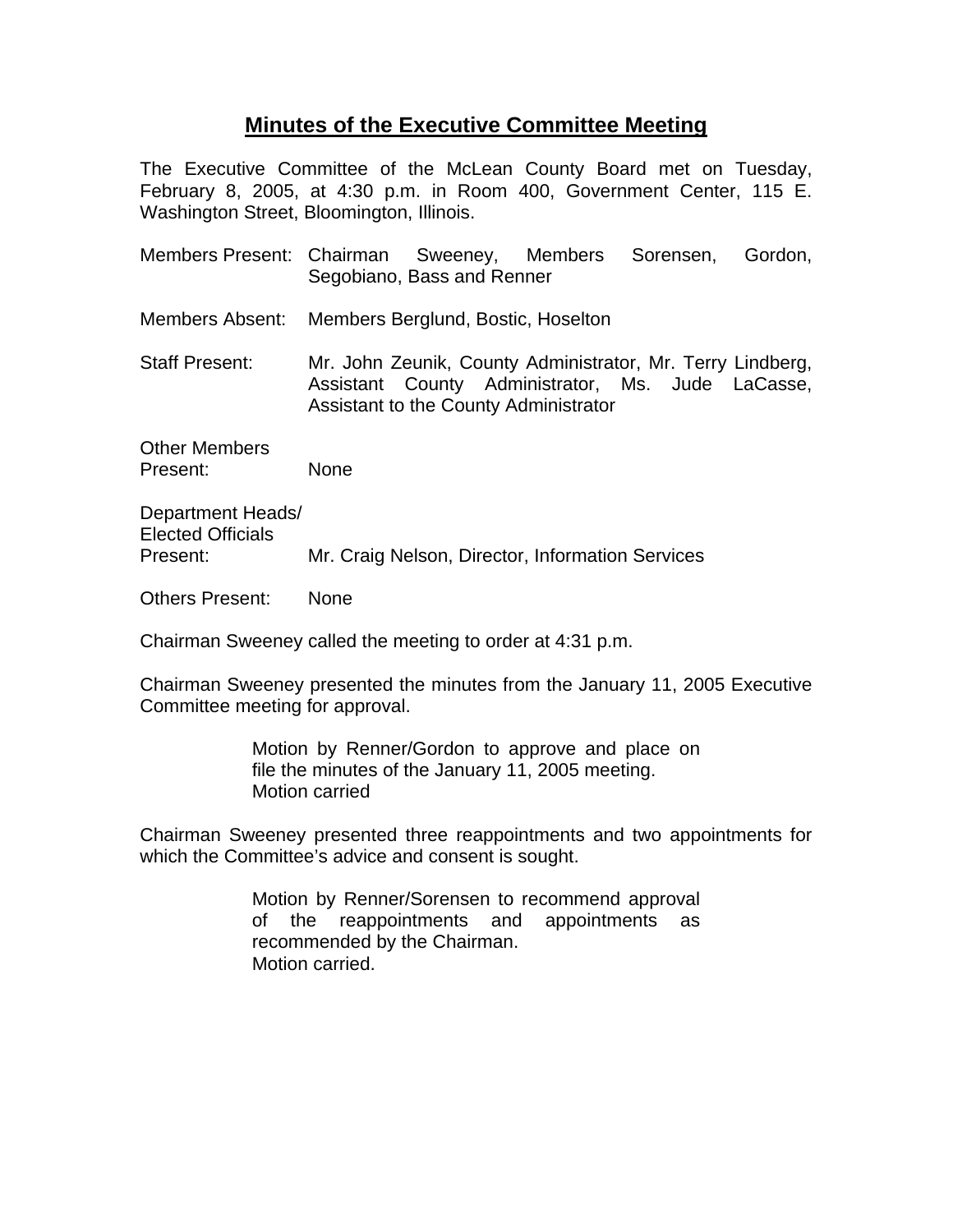Executive Committee February 8, 2005 Page Two

Mr. Craig Nelson, Director, Information Services, presented one item for action, namely a request for approval of a Contract Amendment with the Sidwell Company to provide GIS Farmland Development. Mr. Nelson indicated that there has been a contract in force with Sidwell since 1977. He noted that they are concurrently doing some other work on the GIS, which needs to be completed by the end of this year. Because of a change in the farmland assessment criteria, Sidwell will complete work on farmland soil properties for the GIS system. Mr. Nelson asked the Committee to approve the amendment to the contract for the additional work. The \$29,000 payment was budgeted in this calendar year.

> Motion by Renner/Gordon to approve the Request for a Contract Amendment with the Sidwell Company to provide GIS Farmland Development – Information Services. Motion carried.

Mr. John Zeunik, County Administrator presented one item for action on behalf of the Property Committee. He requested approval of an Emergency Appropriation Ordinance amending the McLean County Fiscal Year 2005 Combined Annual Appropriation Budget Ordinance – General Fund 0001, Facilities Management Department 0041. Mr. Zeunik explained that one of the Data Air Units, which services the People's Gallery on the first floor of the Old Courthouse, must be replaced as it is an original unit and is beyond repair. Facilities Management took bids and the lowest bid was submitted by Twin City Refrigeration. He noted that the cost of the unit, \$12,270.00, includes purchase and installation. As this replacement was not anticipated, an Emergency Appropriation Ordinance is presented to the Executive Committee.

> Motion by Renner/Segobiano to approve the Request for an Emergency Appropriation Ordinance Amending the McLean County Fiscal Year 2005 Combined Annual Appropriation Budget Ordinance – General Fund 0001, Facilities Management Department 0041. Motion carried.

Chairman Sweeney asked if there were any questions for Mr. Zeunik. Hearing none, he thanked him.

Mr. Duffy Bass, Chairman, Transportation Committee reported that the Transportation Committee has no items for action. He indicated that the Transportation Committee is in the process of approving bids for construction work to begin this spring, including Lexington/LeRoy Road, Holder Road and Hudson/Stuckey Road.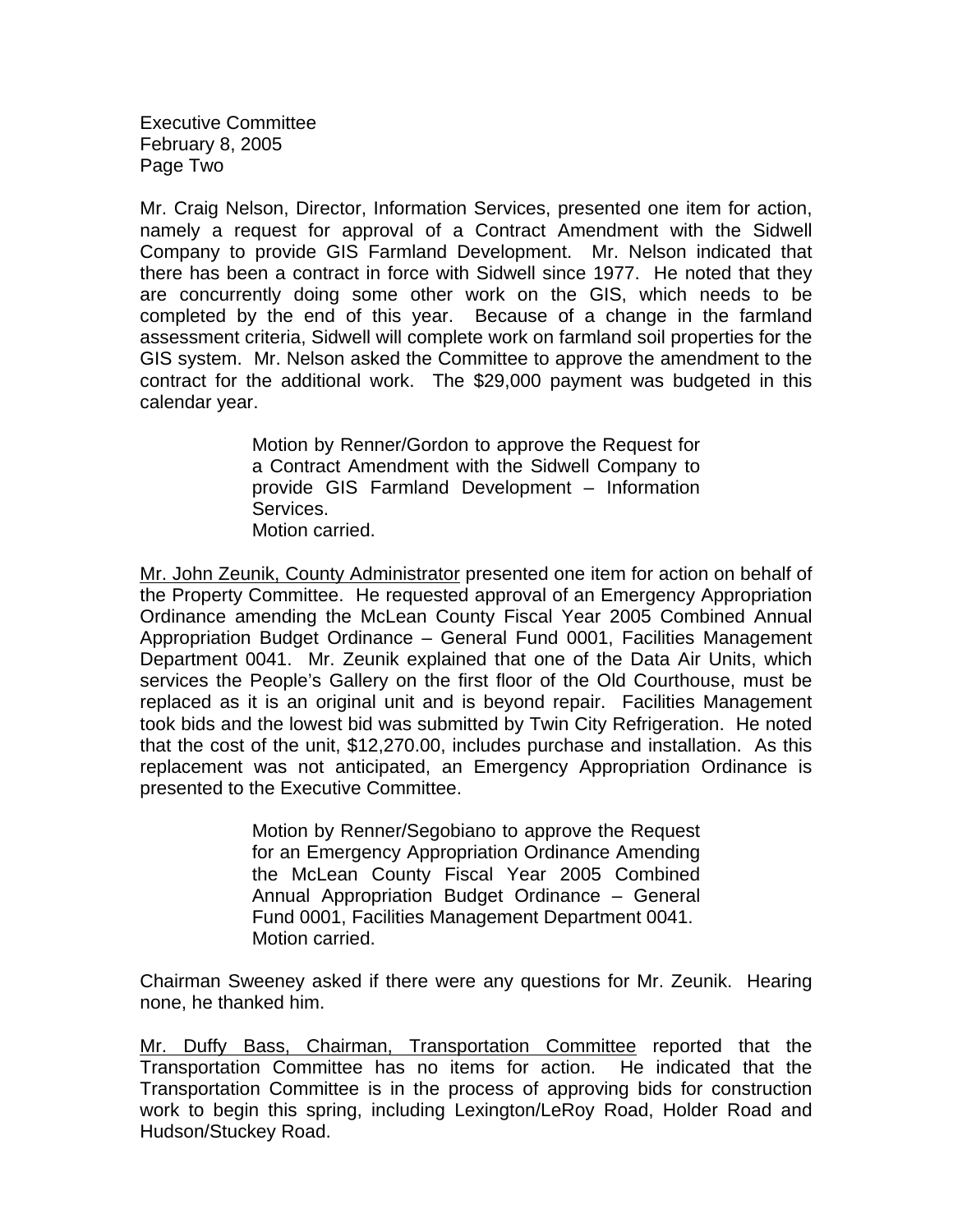Executive Committee February 8, 2005 Page Three

Chairman Sweeney asked if there were any questions for Mr. Bass. Hearing none, he thanked him.

Mr. Matt Sorensen, Chairman, Finance Committee presented four items for action, which can be acted upon in a single motion. He noted that they are the various inter-fund borrowing activities between the funds from the unencumbered fund balance to get the County through the first five months of the fiscal year until the first property tax installment payment in June. They are:

- (1) Request Approval of a Resolution Transferring Monies from the Working Cash Fund 0002 to the Tort Judgment Fund 0135
- (2) Request Approval of an Ordinance Transferring monies from the County General Fund 0001 to the FICA/Social Security Fund 0130, the I.M.R.F. Fund 0131, and the Tort Judgment Fund 0135
- (3) Request Approval of an Ordinance Transferring monies from the Health Department Fund 0112 to the Persons with Developmental Disabilities Fund 0110
- (4) Request Approval of an Ordinance Transferring monies from the Bridge Matching Fund 0121 to the Tort Judgment Fund 0135

Motion by Sorensen/Gordon to approve the following items:

- $\triangleright$  Approval of a Resolution Transferring Monies from the Working Cash Fund 0002 to the Tort Judgment Fund 0135
- $\triangleright$  Approval of an Ordinance Transferring Monies from the County General Fund 0001 to the FICA/Social Security Fund 0130, the I.M.R.F. Fund 0131, and the Tort Judgment Fund 0135
- $\triangleright$  Approval of an Ordinance Transferring monies from the Health Department Fund 0112 to the Persons with Developmental Disabilities Fund 0110
- $\triangleright$  Approval of an Ordinance Transferring Monies from the Bridge Matching Fund 0121 to the Tort Judgment Fun 0135

Motion carried.

Mr. Tari Renner, Chairman, Justice Committee presented seven items for action. The first is a request for approval of an Emergency Appropriation Ordinance Amending the McLean County Fiscal Year 2005 Combined Annual Appropriation and Budget Ordinance, Homeland Security Fund 0005 for the Sheriff's Department.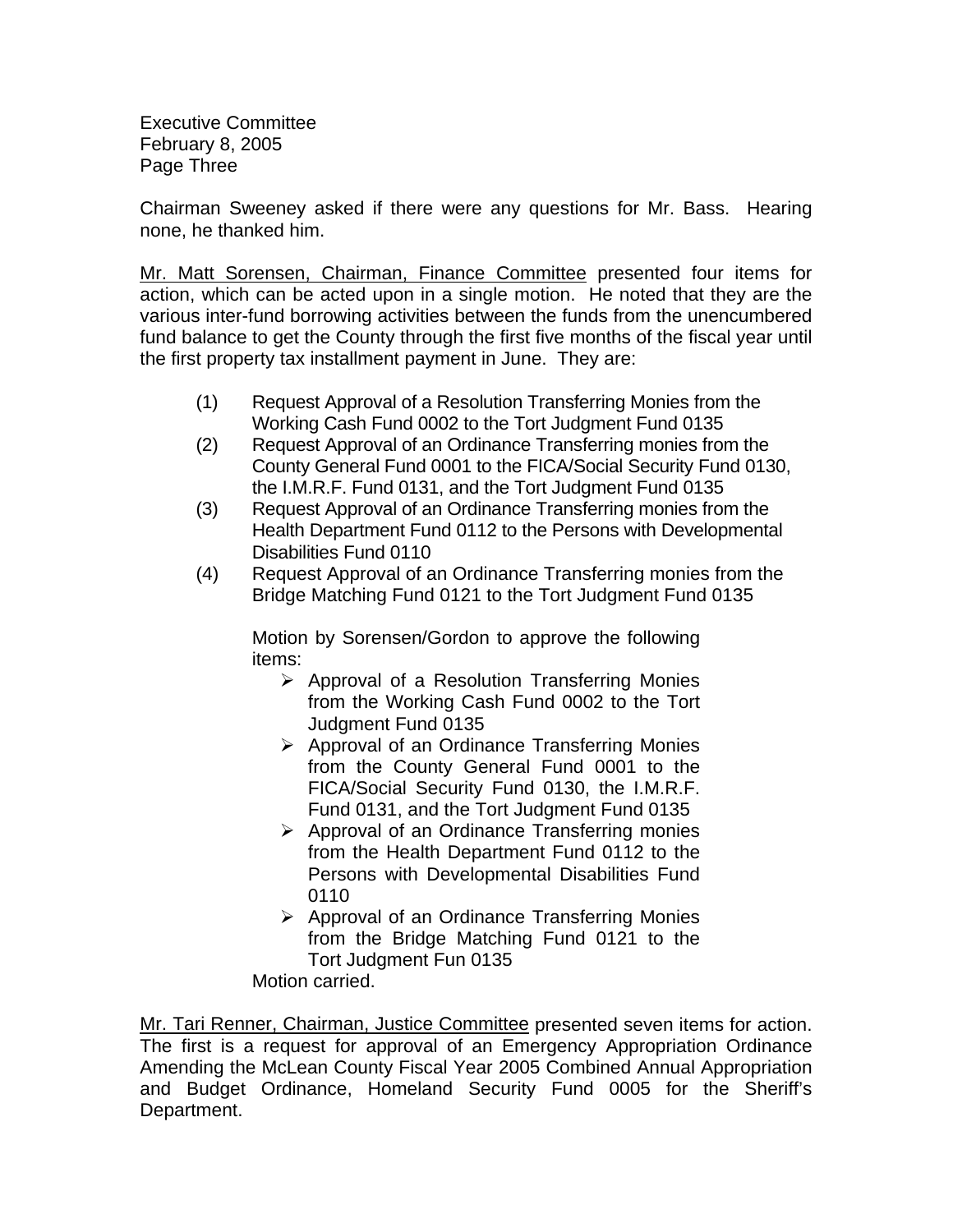Executive Committee February 8, 2005 Page Four

> Motion by Renner/Sorensen to approve the Request for an Emergency Appropriation Ordinance Amending the McLean County Fiscal Year 2005 Combined Annual Appropriation Budget Ordinance – Homeland Security – Sheriff's Department 0029. Motion carried

Mr. Renner presented a request for approval of an Emergency Appropriation Ordinance Amending the McLean County Fiscal Year 2005 Combined Annual Appropriation and Budget Ordinance – Multi-DV Fund 0160 for the Sheriff's Department.

> Motion by Renner/Sorensen to approve the Request for an Emergency Appropriation Ordinance Amending the McLean County Fiscal Year 2005 Combined Annual Appropriation Budget Ordinance – Multi-DV Fund 0160 – Sheriff's Department 0029. Motion carried.

Mr. Renner presented a request for approval of a Memorandum of Understanding between McLean County and Motorola to implement an interim Emergency Radio System in the Sheriff's Department.

> Motion by Renner/Gordon to approve the Request for Approval of a Memorandum of Understanding between McLean County and Motorola to implement an Interim Emergency Radio System – Sheriff's Department.

Mr. Segobiano asked if the County will own the STARCOM21 system. Mr. Lindberg replied that the County will own the radios but not the towers. He noted that in this conventional system, the County will buy the radios and use them in conventional digital mode for the mid-term period. When the STARCOM21 system and network is operational statewide in this area, the radios will be reprogrammed to upgrade to full STARCOM21 capability.

Mr. Segobiano asked if the State can control the system in an emergency situation. Mr. Lindberg replied that they cannot shut the County off the system.

Motion carried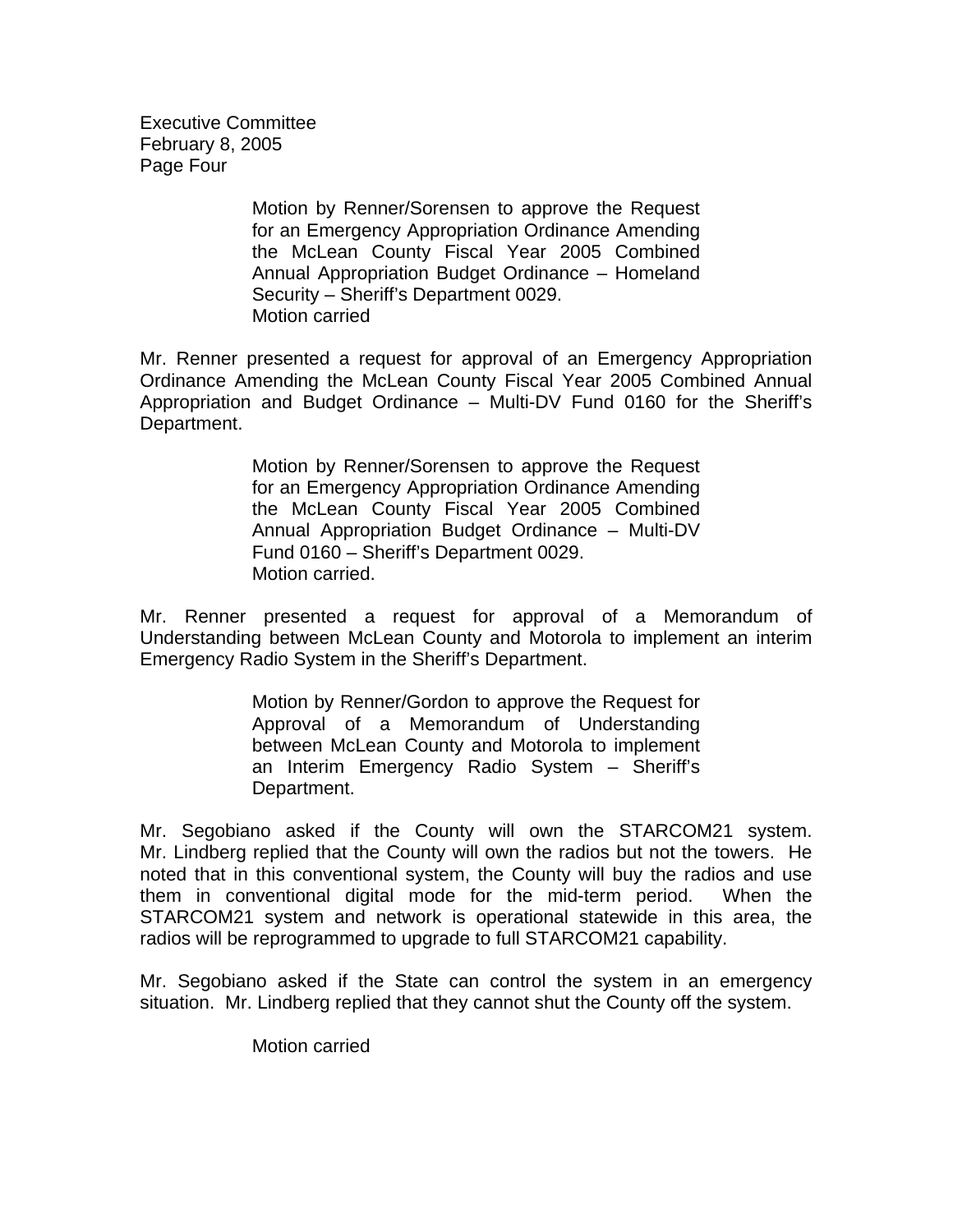Executive Committee February 8, 2005 Page Five

Mr. Renner presented the next two action items, which can be acted upon in a single motion. The first is a request for approval of an Intergovernmental Agreement with the City of Bloomington to provide network access to phone calls made from the Jail – Information Services, and a request for approval of an Intergovernmental Agreement with the Town of Normal to provide network access to phone calls made from the Jail – Information Services.

> Motion by Renner/Sorensen to Approve an Intergovernmental Agreement with the City of Bloomington and an Intergovernmental Agreement with the Town of Normal to provide Network Access to Phone Calls made from the Jail – Information Services. Motion carried.

Mr. Renner presented a request for approval of a Juvenile Detention Bed Space Agreement with Macon County – Court Services. He explained that Macon County has juveniles who are receiving services at Chestnut Health Systems and they need space to temporarily house the juveniles.

> Motion by Renner/Sorensen to approve a Juvenile Detention Bed Space Agreement with Macon County – Court Services. Motion carried.

Mr. Renner presented the final action item, namely a request for approval to apply for a Juvenile Accountability Incentive Block Grant for Court Services.

> Motion by Renner/Sorensen to approve the application for a Juvenile Accountability Incentive Block Grant – Court Services. Motion carried.

Mr. George Gordon, Chairman, Land Use and Development Committee reported that the Land Use and Development Committee has no action items at this time.

Mr. Zeunik shared one item with the Committee, which Ms. Becky McNeil, County Treasurer, presented to the Finance Committee. Last year, as of January 31, 2004, the total receivable in the County's General Fund due from the State of Illinois was \$319,719.00. This year, January 31, 2005, the receivable due from the State of Illinois to the County is \$1,009,582.00. He noted that most of that figure is salary reimbursement which is due to the County for certain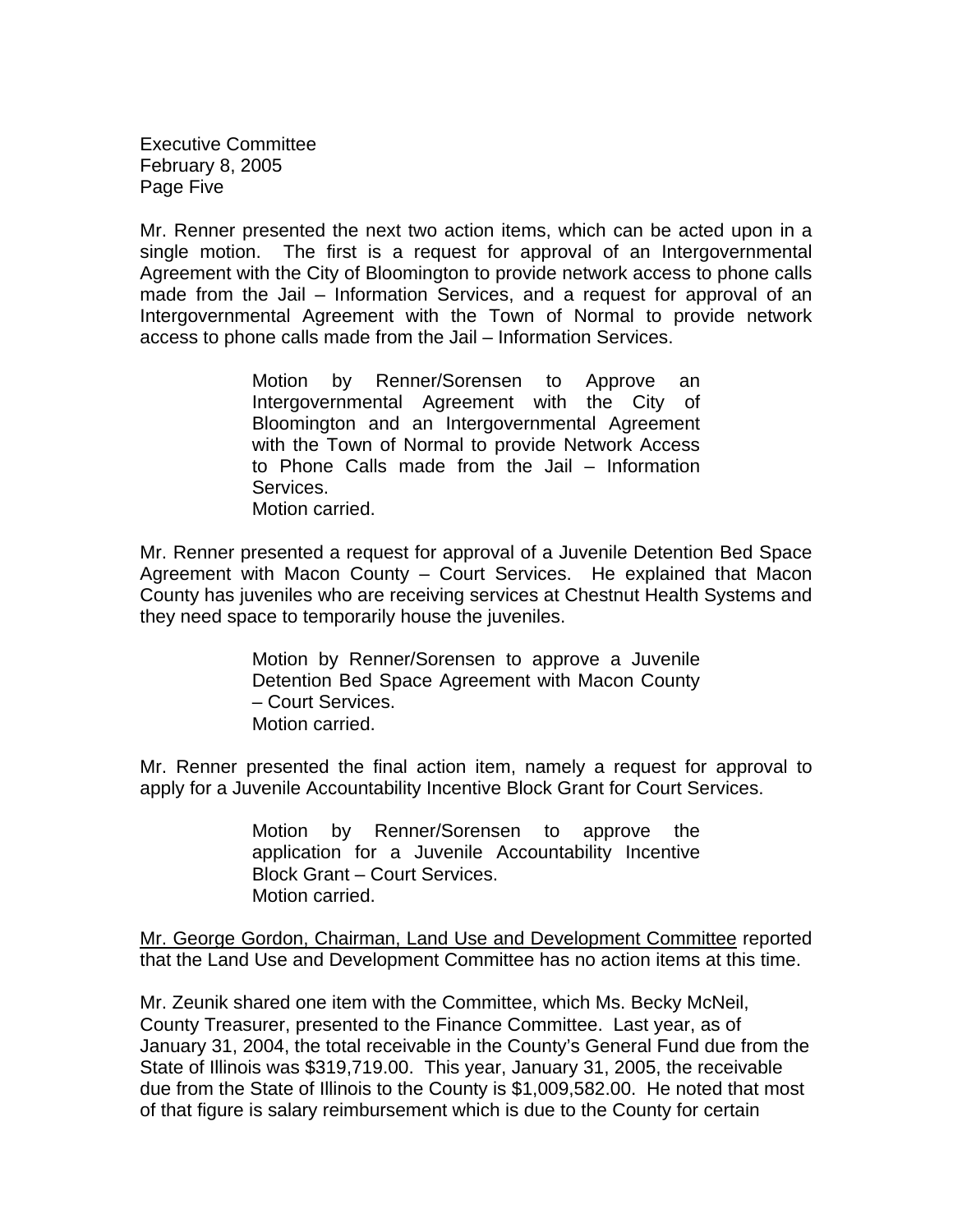Executive Committee February 8, 2005 Page Six

positions, such as Probation Officers, certain State's Attorneys salaries and Supervisor of Assessment. These are positions where the State is required by law to reimburse Counties either a portion or 100% of the salary expense. Mr. Zeunik stated that this is the same concern as previously, but the magnitude is significant.

Chairman Sweeney asked if the receivable due from the State includes the grant for the Old Courthouse. Mr. Zeunik replied that it does not. Mr. Segobiano asked what can be done to make a statement to the State, such as laying employees off. Chairman Sweeney replied that there will be a meeting with Metro Counties in March and he intends to discuss this issue with the 11 other Counties in attendance, after which he will report back to the Executive Committee. Mr. Segobiano asked how many positions are affected by the receivable due from the State and should those employees be informed so that they take the issue to their representatives. Chairman Sweeney recommended that no immediate action be taken until more information is received from the State. Mr. Gordon suggested that a reference to the Finance Committee minutes be made during the Board meeting.

Mr. Segobiano commented on the Appointment Book, particularly the Airport Authority Board. He suggested that some positions in the Appointment Book need to be clarified as to what are the requirements and qualifications necessary to serve on a particular board, such as living in a certain geographical area. Chairman Sweeney replied that he requires a resume from anyone who applies for any position.

Mr. Segobiano asked for an update on the MetCom situation, as he is concerned about the rumors he has heard. Chairman Sweeney replied that he is hopeful the system can be saved. Chairman Sweeney advised the Committee to be cautious in making judgments based on rumor.

Mr. Segobiano asked for clarification on primary and secondary backup. Mr. Zeunik replied that the City of Bloomington would like to be a primary public safety answering point, which means anyone living in the City of Bloomington who calls 911 from a land-line phone, that call would go directly to Bloomington. However, the City would also like to be the backup for MetCom and they would like MetCom to backup the City. Mr. Zeunik explained that the Illinois Commerce Commission rules require that any 911 answering point must have a backup facility available at all times. The Commerce Commission also requires that a 911 call must be transferred to the backup after three rings. Mr. Zeunik noted that Mr. Tom Hamilton, Bloomington City Manager, was quoted as saying that Bloomington desires to be a primary in handling Bloomington calls, but also be a backup to MetCom and have MetCom backup the City.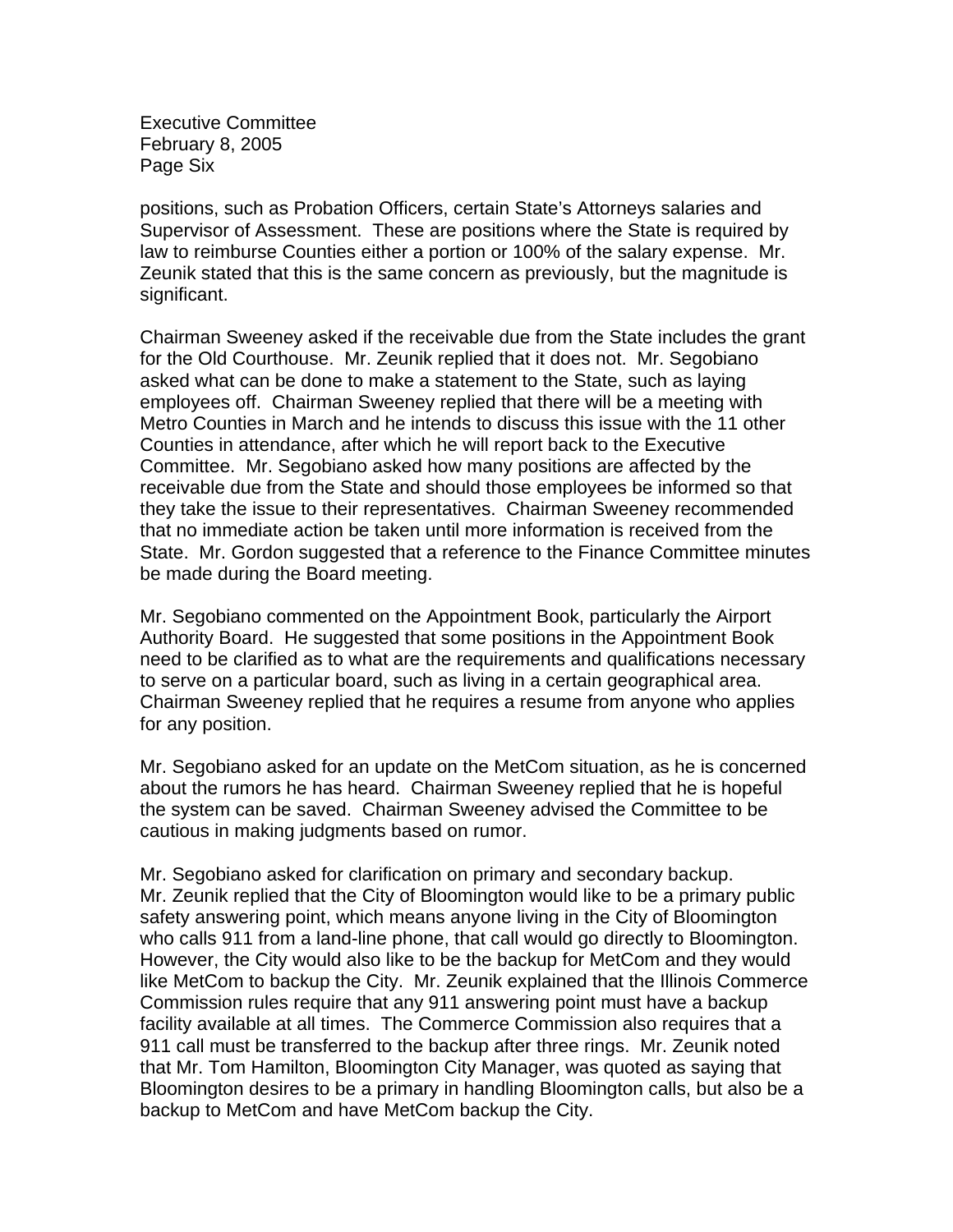Executive Committee February 8, 2005 Page Seven

Chairman Sweeney presented the final December 31, 2004 bills as recommended and transmitted by the County Auditor for payment. The fund total for the month is \$26,777.79 with the prepaid total the same.

> Motion by Gordon/Renner to approve the Executive Committee bills for December 31, 2004 as presented to the Committee by the County Auditor. Motion carried.

Chairman Sweeney presented the January 31, 2005 bills as recommended and transmitted by the County Auditor for payment. The fund total for the month is \$259,382.55 with the prepaid total the same.